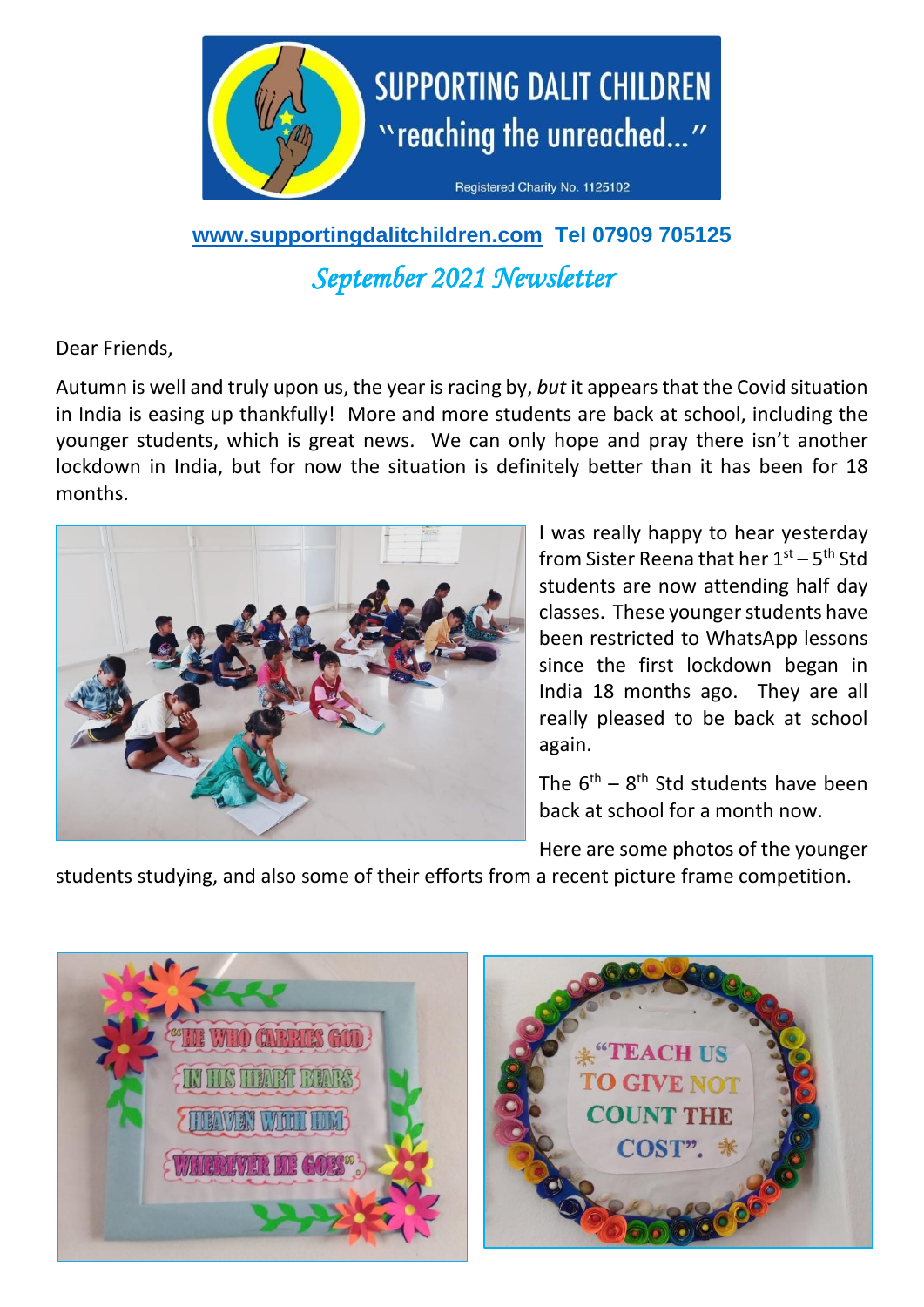#### **9 th Std students at Manvi**

This is the second year that the eldest students at Kapepaladi school have left Pannur and moved up to 9<sup>th</sup> Std at the Manvi campus. Fr Leo is seen here with the 9<sup>th</sup> Std students. He has met all of them individually and is taking a great interest in how they are transitioning from one school to another. When lockdown was still in place, he ensured they were in close



contact with their teachers and felt well supported.

The girl in the front with the light green dress on is a child I have followed closely since first meeting her 10 years ago. She was very quiet and shy and came across as a serious little girl then. She

has a sponsor parent and I have delivered many a card to her at Kapepaladi school over the years, but her smiles have been given sparingly - to me anyway!

Here she is 5 years ago, with an Easter card I think although it could be a Christmas card - I'm not quite sure (!) …



It's wonderful to see Vijay with her class mates in Manvi, in

a much larger school campus with such amazing facilities. She is clearly blossoming, as are all the children she has grown up with. These students never cease to amaze me - how they achieve so well in the face of such adversity and poverty. From looking at them now it's hard to imagine the trials they have experienced over their 13 or 14 years, within their families.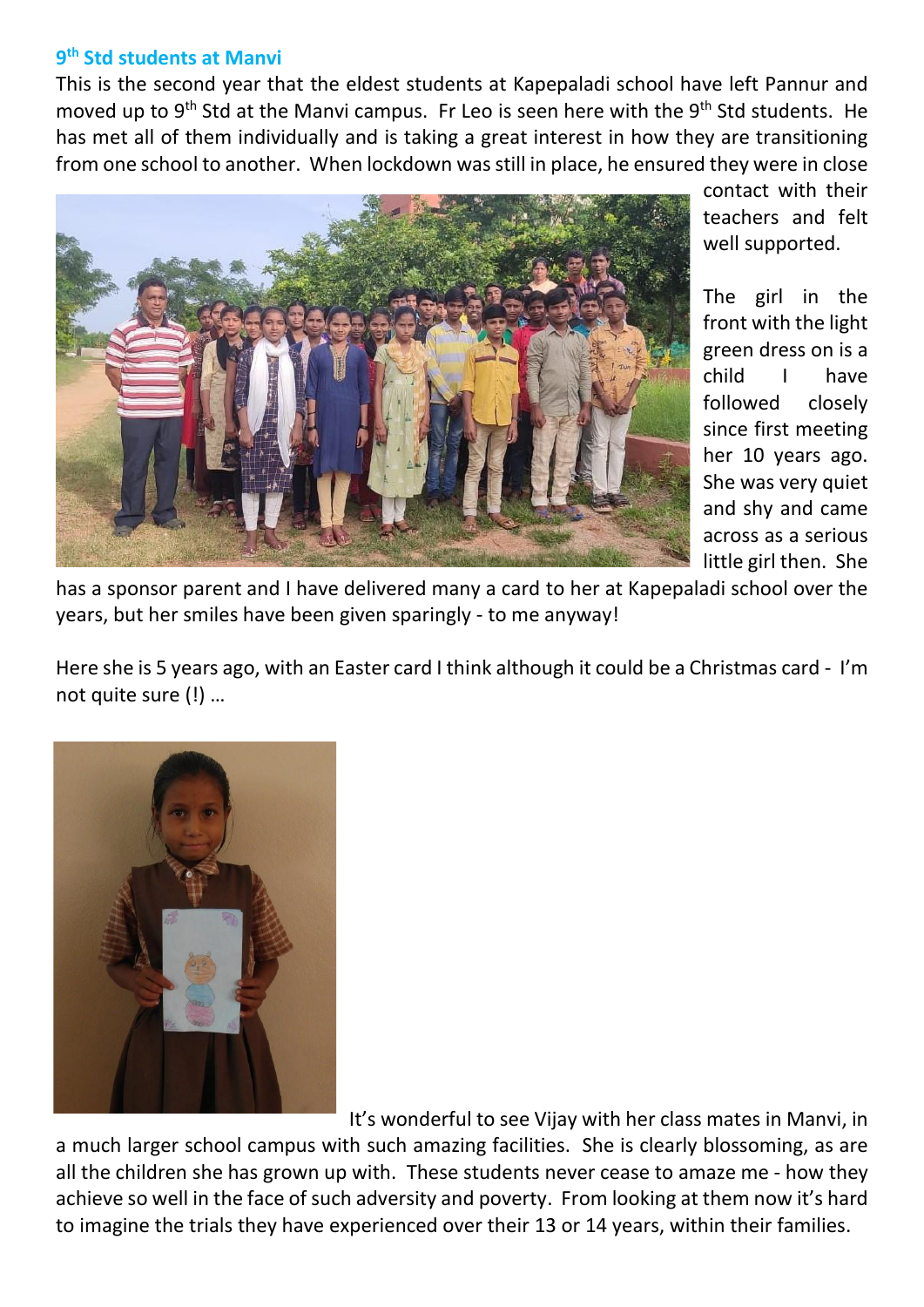#### **Ambulance Appeal Update**



In May this year, we launched our boldest ever Appeal for an ambulance for the Pannur Health Centre. Pannur's parish priest, Father Ambrose, became one of Covid 19's earliest victims and he needed urgent hospital care. The ventilator he needed was not available at the Manvi hospital.

Fr Ambrose had to be driven by jeep to the hospital in Mangalore, 11 hours' drive away. He didn't have oxygen for the journey and he needed two nurses to help keep him steady for the entire journey, in the back of the

pretty old and uncomfortable jeep. His lungs were, by that time, very badly infected. Tragically Fr Ambrose didn't recover and died in hospital 2 weeks later.

As a result of this terrible news and a call for help from Sister Leena, we launched the Ambulance Appeal. As always (although this is never taken for granted), so many people came forward and gave generously.

The total funds we have sent to the Pannur Health Centre for the ambulance is £18,308.99 - an incredible testament to the generosity of tens of you.

Since Sister Leena collected the ambulance in July, and it has already been used many times. Here is one lady who needed transferring to the hospital in Manvi due to complications in labour. Both mother and her twins are doing very well!



## **The Giving Lottery, the Giving Machine and our charity Christmas cards**

Our wonderful volunteer, Rachel, has worked very hard this past year on 3 projects in particular. Promoting our Christmas cards, the Giving Lottery and raising further awareness about the Giving Machine. It is fantastic to report that all her efforts have been extremely successful.

Since joining the Giving Lottery 6 months ago, £327 has been raised through lottery ticket sales. We are on track to raise the same amount for the next 6 months as things currently stand. The 2 children the Giving Lottery funding aimed specifically to support, have actually kindly been sponsored by one of our existing sponsor parents. A third child who we sent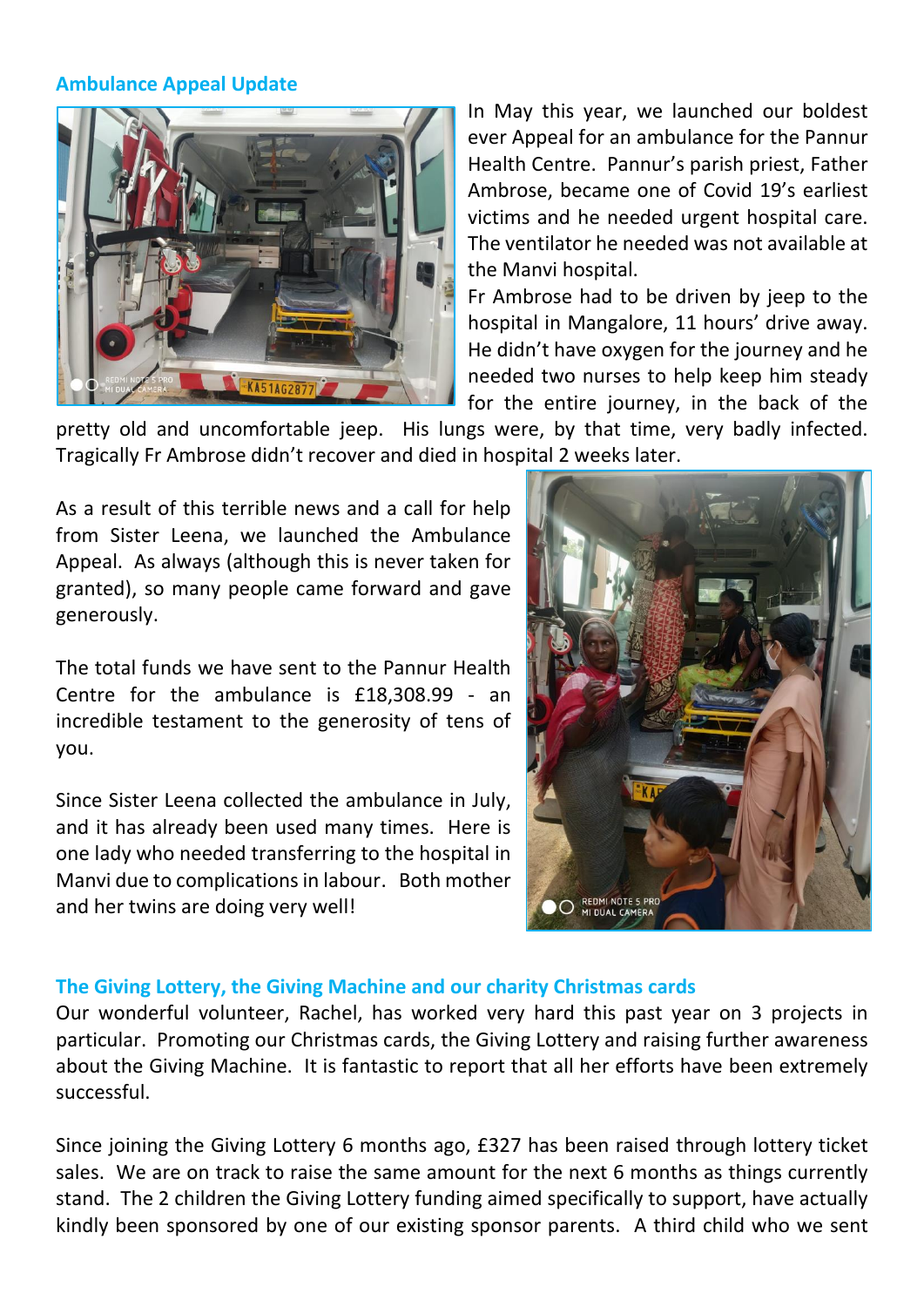details about to our Giving Lottery supporters, is in the process of being sponsored as I type. It is always humbling and heart-warming when any child is sponsored, but when a child that we are aiming to support collaboratively is then snapped up and sponsored by an individual, it is just brilliant. In fact, you will be happy to hear that this year in particular has seen a surge of sponsorships which has kept us busy!

Following Rachel's successful campaign to raise greater awareness last year, the Giving Machine is now generating enough funds to sponsor 2 additional children every month. You may be interested to know that we have received a total of £2684.01 from 5097 individual donations from the Giving Machine over the past 10 years. Isn't it incredible to think that just through remembering to click on The Giving Machine's link to websites, this enormous sum of money from retailers has been raised for Supporting Dalit Children! Of course, this time of year is the most opportune and financially rewarding time to online shop through The Giving Machine. It would be fantastic for us to double our number of current supporters who regularly use this website, so please, if you haven't done so already, visit [www.thegivingmachine.co.uk](http://www.thegivingmachine.co.uk/) as it will help us to sponsor more children, just by clicking the mouse twice each time we shop online. (How it works for those new to the charity, is that each year online retailers/organizations pay millions of pounds in sales commission to the websites or search engines that promote their shops or direct shoppers to their stores. The Giving Machine is one of these websites and facilitates online shopping via their website in order to reclaim the sales commission the retailer is prepared to pay out. The Giving Machine then pay this sales commission to the charity of your choosing, once you have signed up that is. Once set up (which only takes a few minutes), the sales commission from each online purchase is paid to Supporting Dalit Children, and these funds keep adding up every month!

Our Christmas cards and other charity merchandise are available for sale as always, although stocks of our beautiful porcelain mugs are now running a bit low. All card sales are 100% profit for the charity as the printing costs have now been covered. Here are some of the designs if you haven't seen them already.



Last year, a school used 3 of our Christmas cards to send to parents and bought over 650 cards. If you know of any other schools or organisations who might like to do something similar, please let us know. The cards all have information about the charity on the back, and